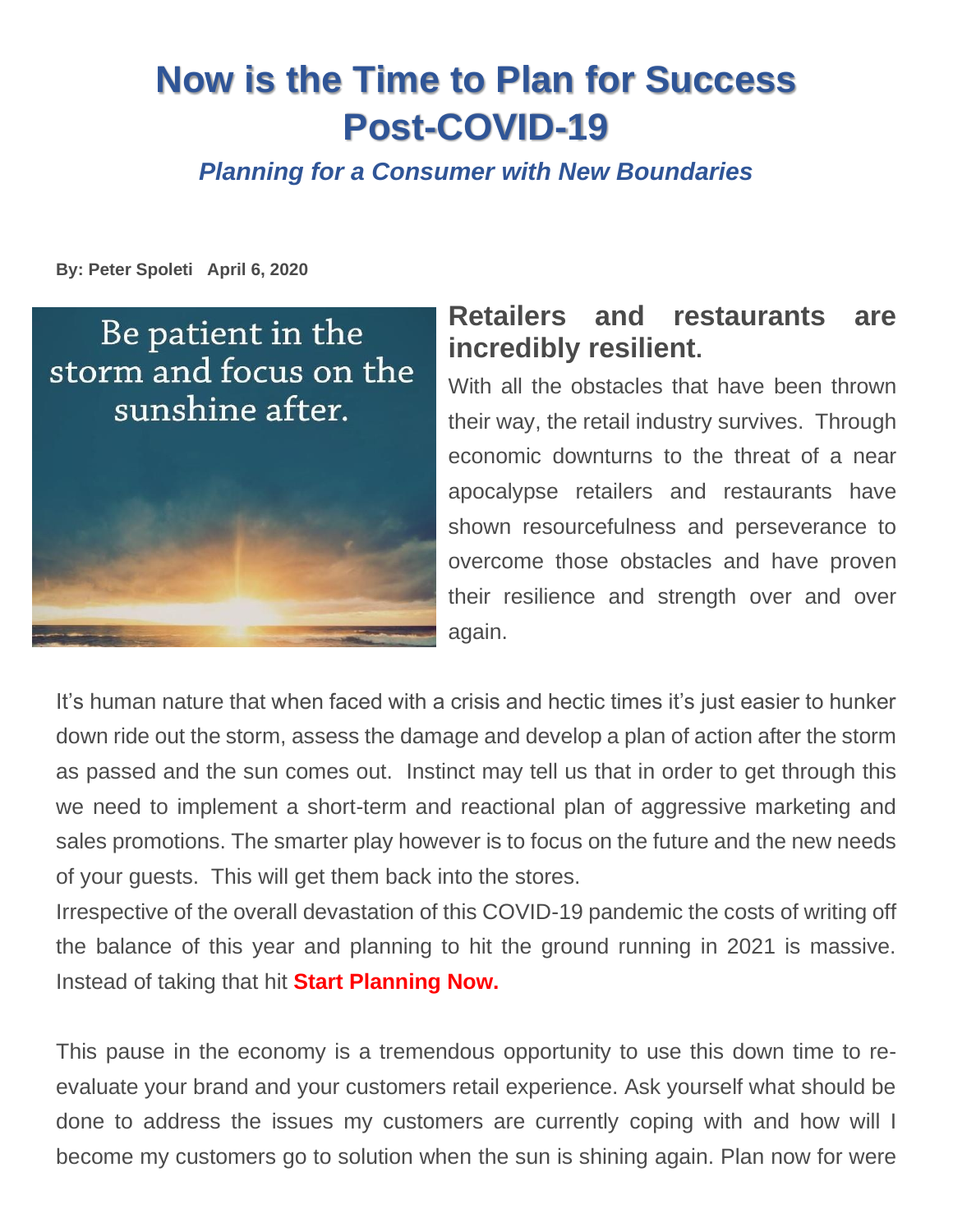you as a brand want to be on the other side of this crises. Both as a company and as your own department.

**The following are some consumer-driven trends worth considering for post-COVID-19 retail environment.** 

#### **Long-Term Retail Trends in the Post-COVID-19 World**

#### **Do the Right Thing**

When this is over, and it will be over, there will be an expectation that brands did the right thing during this crisis. Those brands will be rewarded by the consumers. Tell the truth, value people over profits and use resources for the greater good. How brands are looked at *after* this pandemic will be heavily influenced by what they did *during* it. In other words, consumers tend to reward good corporate stewardship.

#### **Plan Now for the New Retail Experience Customers Will Need**

The consumer will want new experiences. Brands should be ready to meet those needs. Deliver new optimistic, entertaining, and fresh experiences. Retailers should prepare to offer experiences that feel characteristically like Spring. People will want a shift away from the despair. After being in isolation for weeks and months consumers will want to feel sunshine on their face. They will want to make themselves feel better, move beyond the crisis and nothing makes one feel better then buying new stuff and new experiences.

#### **Expect a Consumer with New Boundaries**

Consumers will be more sensitive to our mutual vulnerability and the added role retailers will have to take to keep everyone healthy. There will be an ongoing expectation to be clean. There may be new expectation of our personal spacing to others. COVID-19 will have an impact on how we feel about crowds. Cramming as many tables or seating into the allotted space may no longer be acceptable. Restaurants may have to revisit their floor plan. Consumers will want to completely reset the boundaries of their personal space.